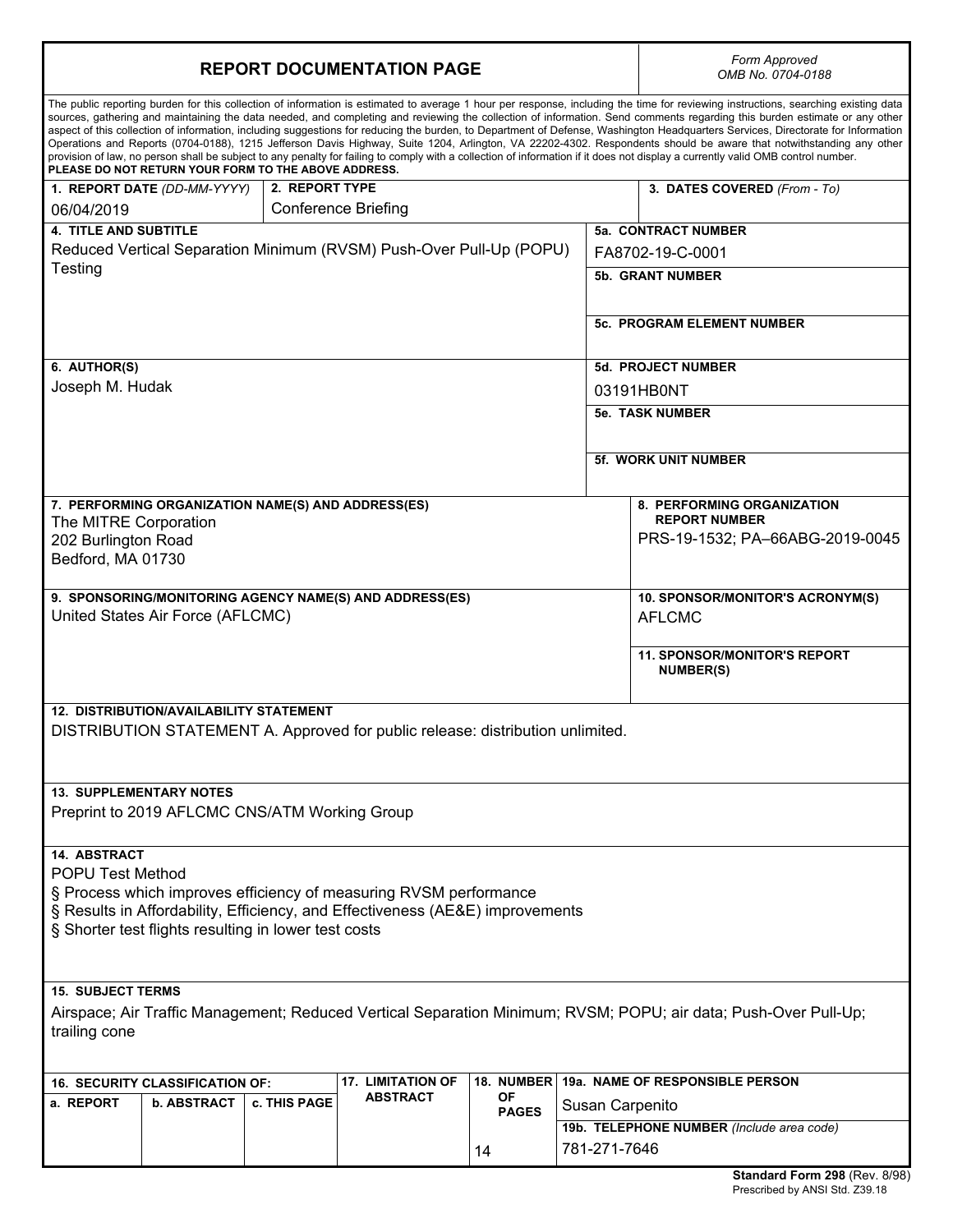

#### *Aerospace Management Systems Division*



## **Reduced Vertical Separation Minimum (RVSM) Push-Over Pull-Up (POPU) Testing**

Joseph M. Hudak AFLCMC/HBAI (MITRE) Hanscom AFB, MA 4 June 2019

**DISTRIBUTION STATEMENT A. Approved for public release. PA–66ABG-2019-0045 Cleared as Amended 3 Jun 2019** 

© 2019 The MITRE Corporation. All rights reserved. Approved for Public Release; Distribution Unlimited: 19-1532.

*I n t e g r i t y - S e r v i c e - E x c e l l e n c e*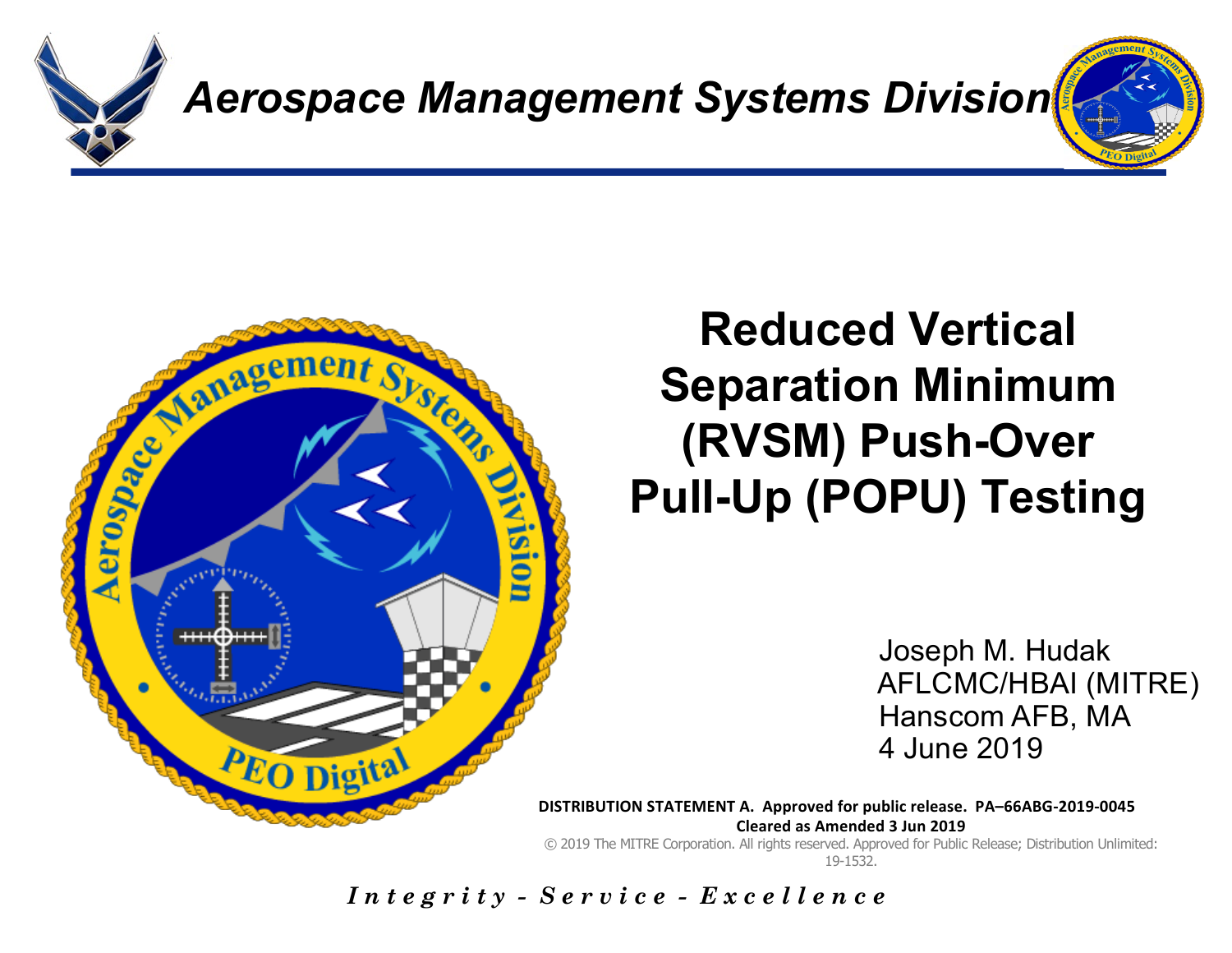





- § RVSM Airspace Requirements
- Air Data System Architecture
- § RVSM Test Techniques
	- POPU vs. Trailing Cone
- § POPU Test Methodology
- § Physics of POPU Parameters
	- § Relation of Angle-Of-Attack/Mach/ASE
- § POPU Execution
	- § Tower-Fly-By/Transfer of Error
- § References
- § Summary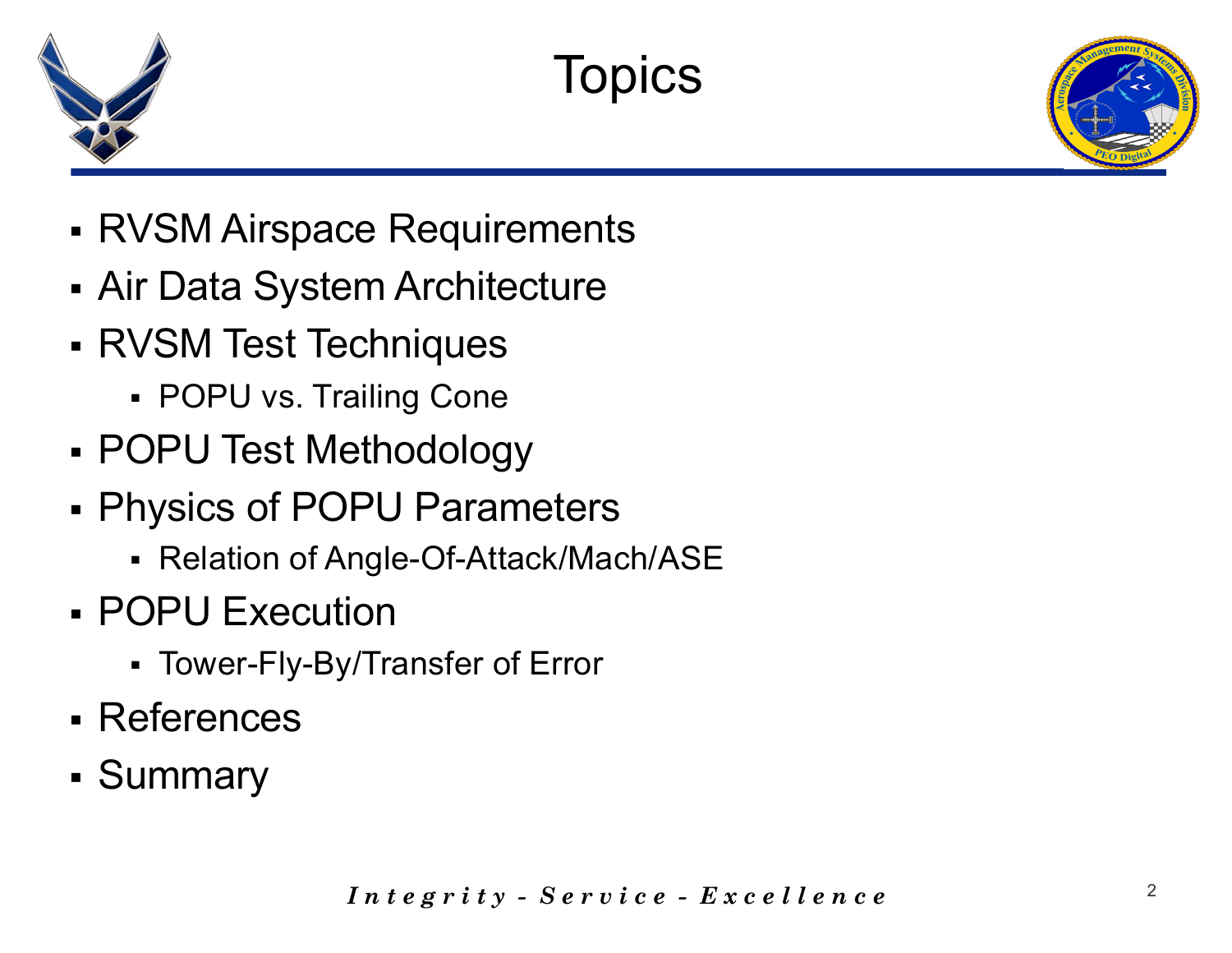



- Regulation--CFR Title 14, Chapter 1, Subchapter F, Appendix G to Part 91
	- § As presented in FAA AC 91-85B dated 1/29/2019
	- § Reflects vertical separation requirement of 1000 feet between FL 290 and FL 410 in addition to other accuracy/alerting requirements
- § System consists of Pitot Static System, Air Data Computer (ADC), and barometric readout
- Primary performance functions
	- Maintain straight and level flight with "not to exceed" altitude drift
	- § Provide altitude alert function when altitude drift is exceeded
	- § Ensure accuracy of total system within prescribed tolerances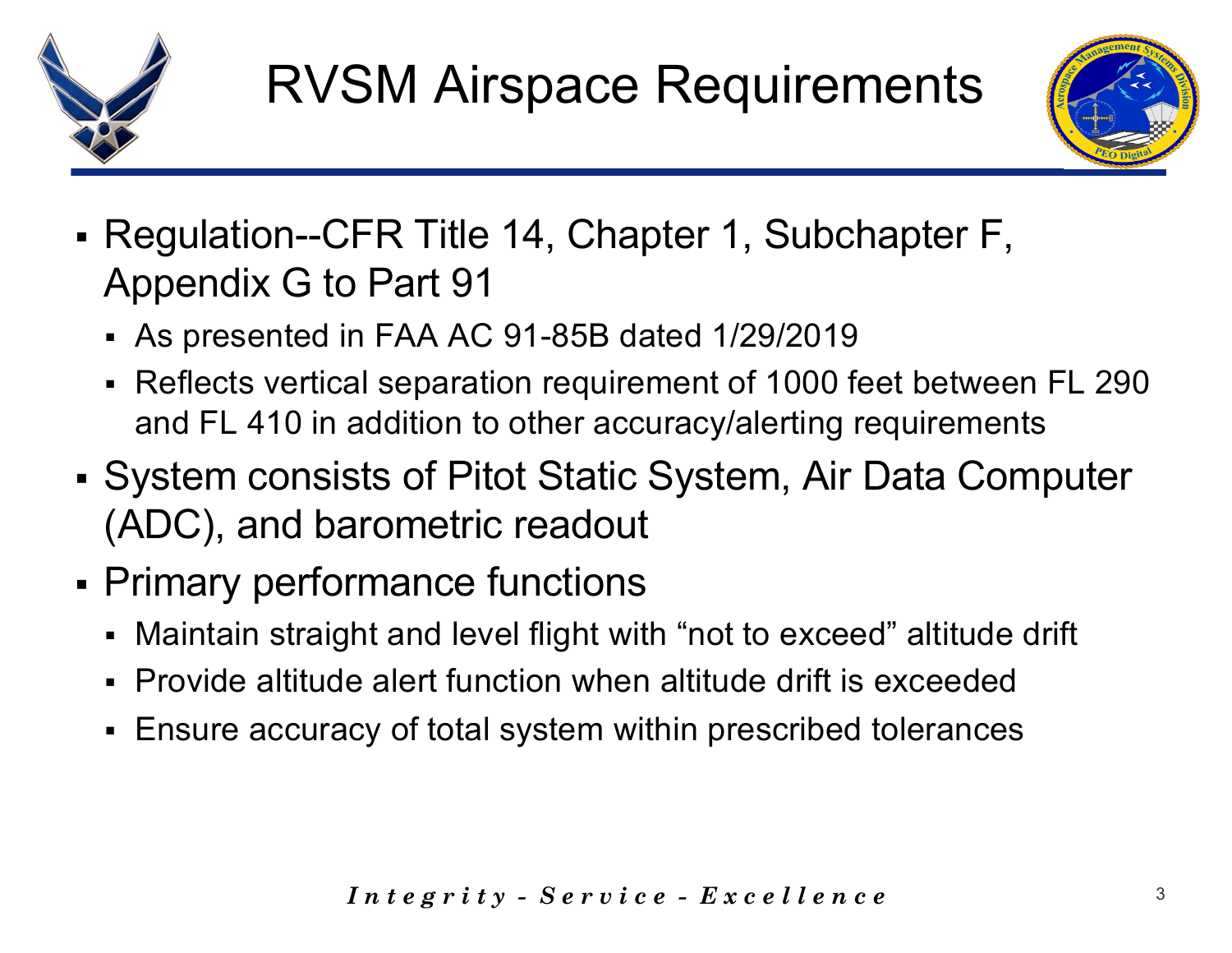

#### FL290 – FL410 – 1,000 ft. Separation



Source: https://www.faa.gov/air\_traffic/separation\_standards/rvsm/documents/ASE/2.3\_NASA\_RVSM\_Certification\_Process.pdf

*I n t e g r i t y - S e r v i c e - E x c e l l e n c e*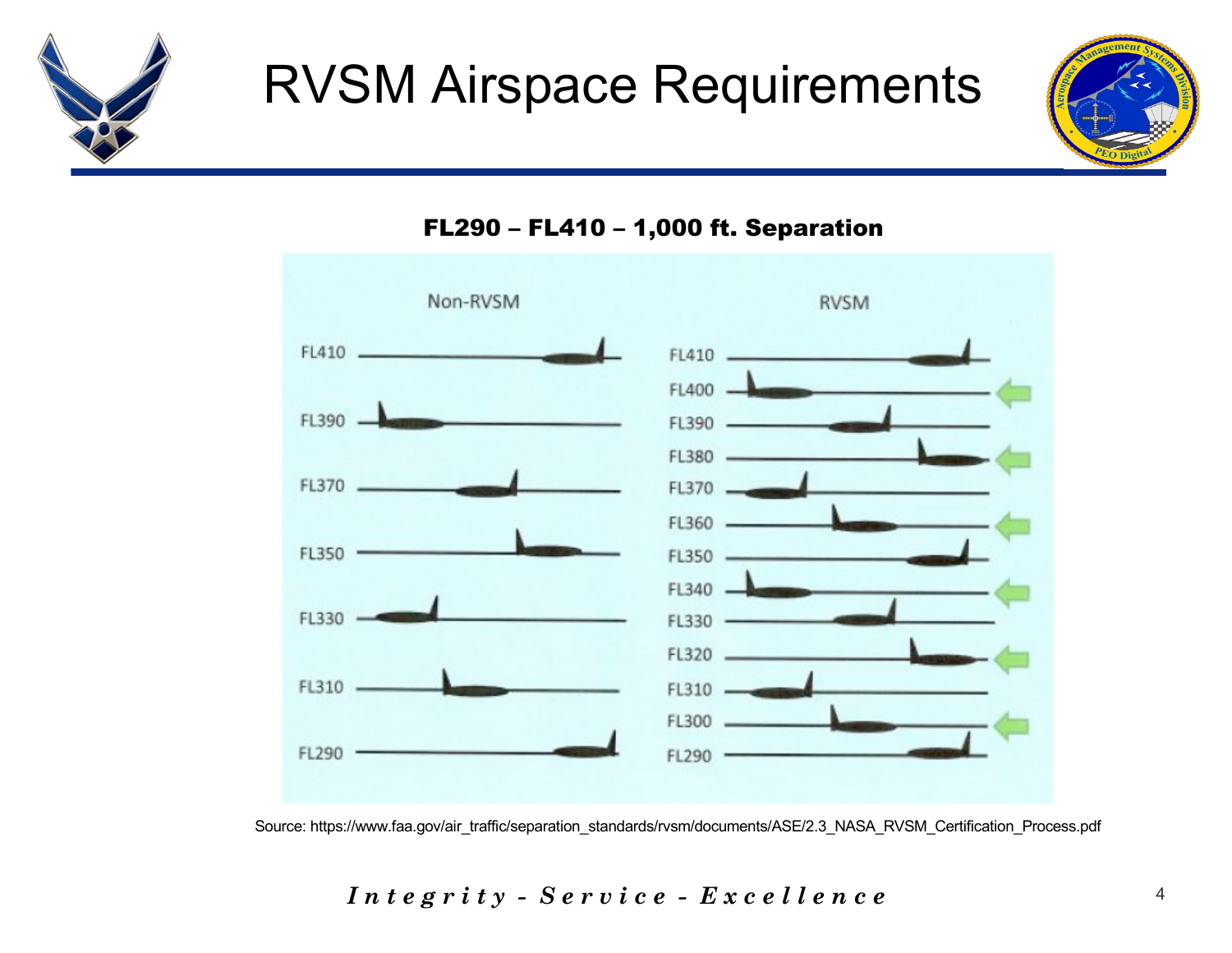

*I n t e g r i t y - S e r v i c e - E x c e l l e n c e*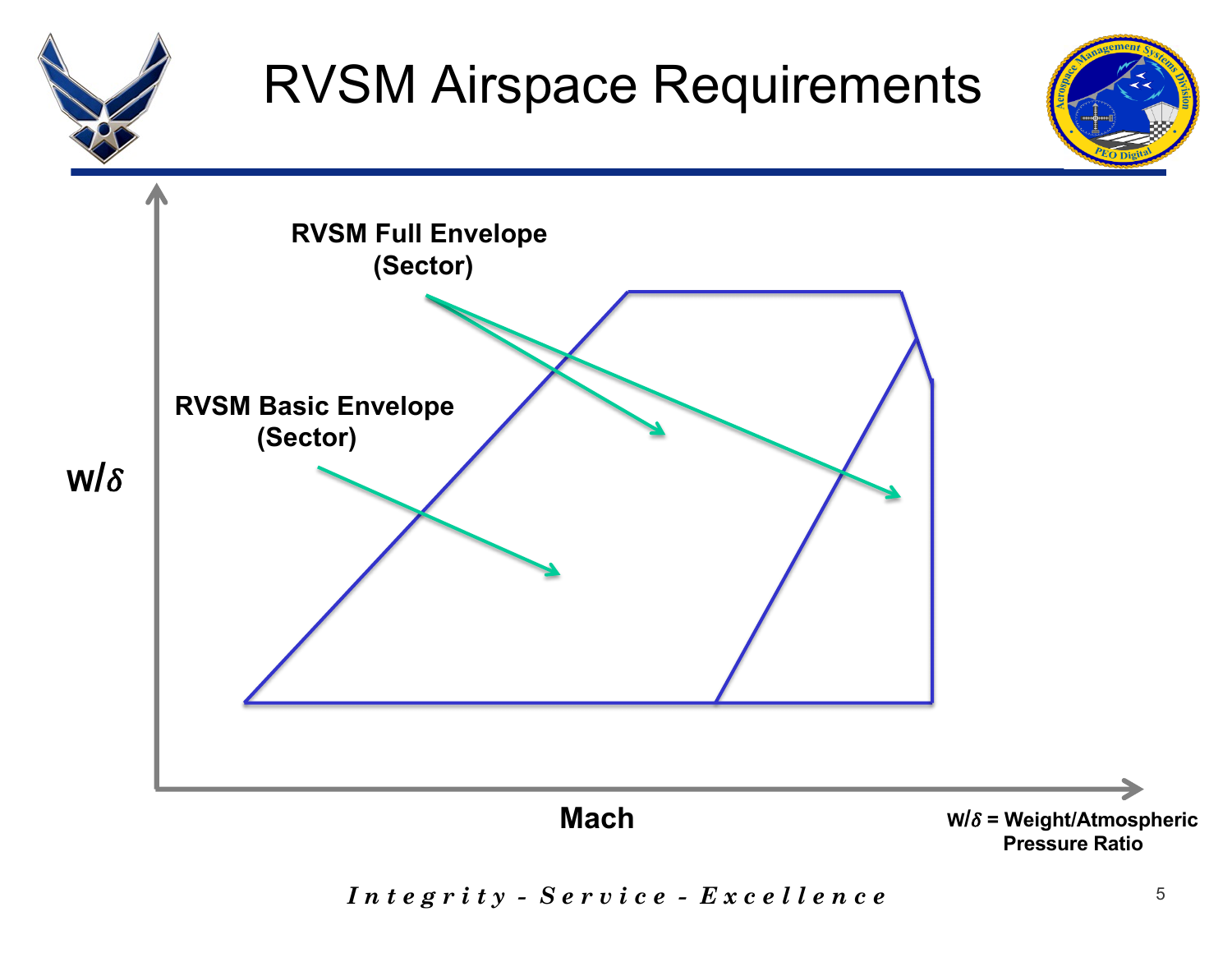

# Air Data System Architecture





*I n t e g r i t y - S e r v i c e - E x c e l l e n c e*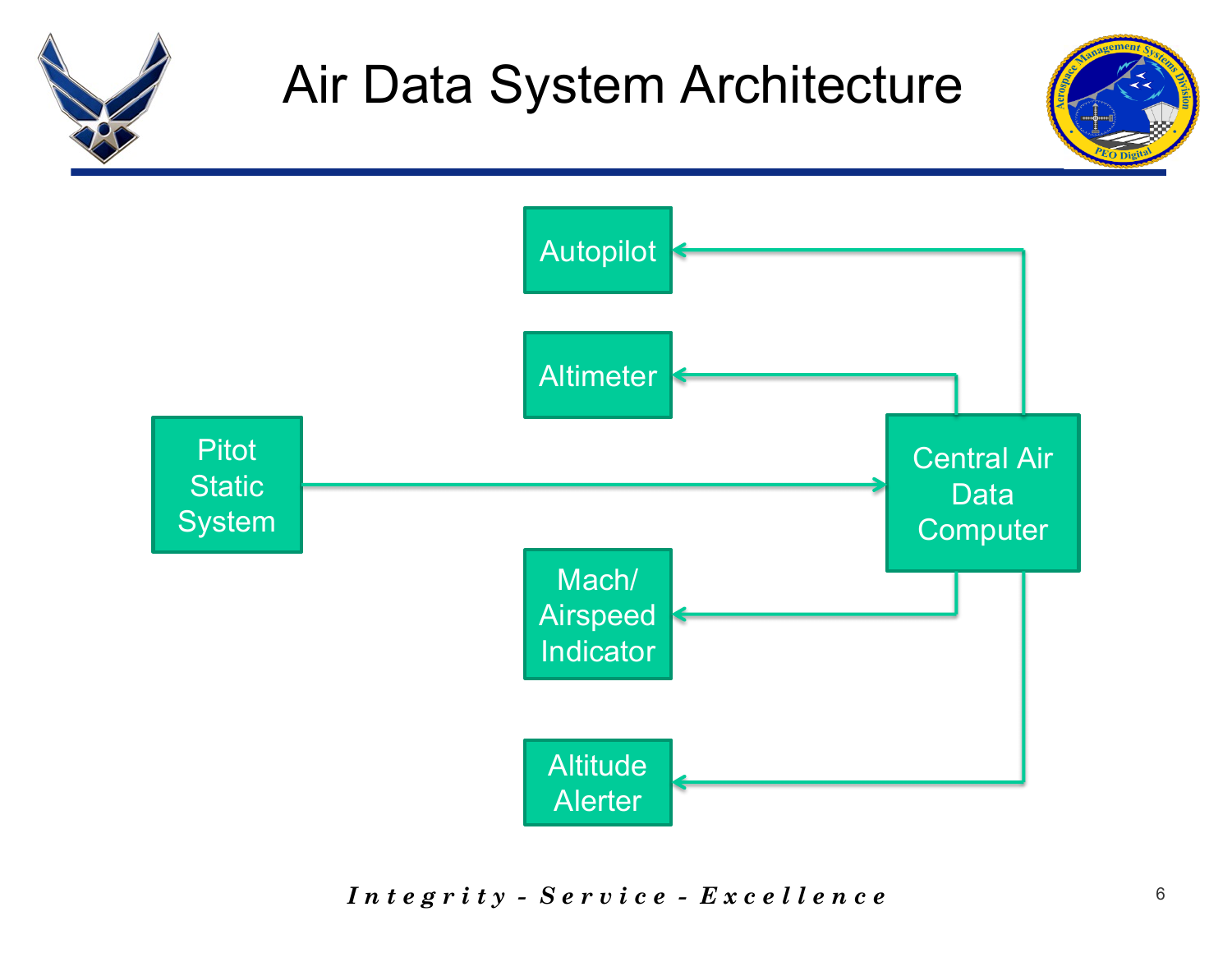



## § POPU vs. Trailing Cone Methods

- Objective of both methods is determination of Altimetry System Error (ASE) related to barometric air data systems
	- § Mean Sea Level (MSL) is the baseline altitude reference
- Trailing Cone is a non-dynamic method of collecting data using an extended cone (with instrumentation) either on platform under test or on a chase plane
- § POPU is a dynamic test procedure which reduces test time necessary to collect RVSM data when compared to the classical "Trailing Cone" procedure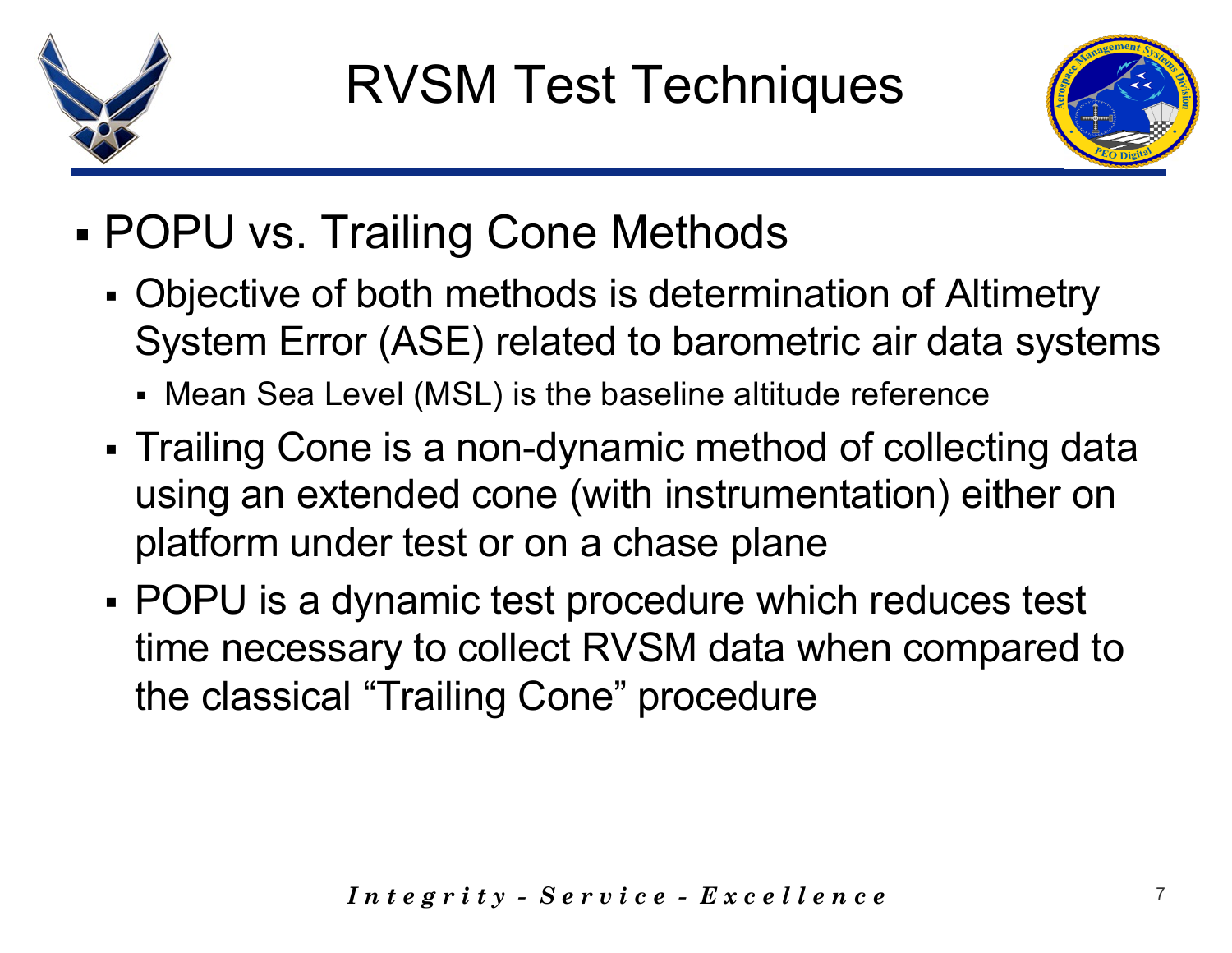



- POPU validates RVSM accuracies by using acceleration motion generated from rise and fall aircraft maneuvers (compared to roller coaster movements)
	- Vertical excursions may range from a peak to a null of 150-feet (test procedures and aircraft type will determine this range)
	- § POPU requires fewer flight hours than standard trailing cone measurements resulting in less time/cost to accomplish
	- § Also, POPU is more adaptable to high performance aircraft since these vehicles are capable of maneuvers which more efficiently provide data (i.e. POPU) than conventional measurement (i.e. trailing cone) techniques
	- § Reduced flight time, fuel consumption, and quicker test aircraft returnto-operational status are benefits of POPU testing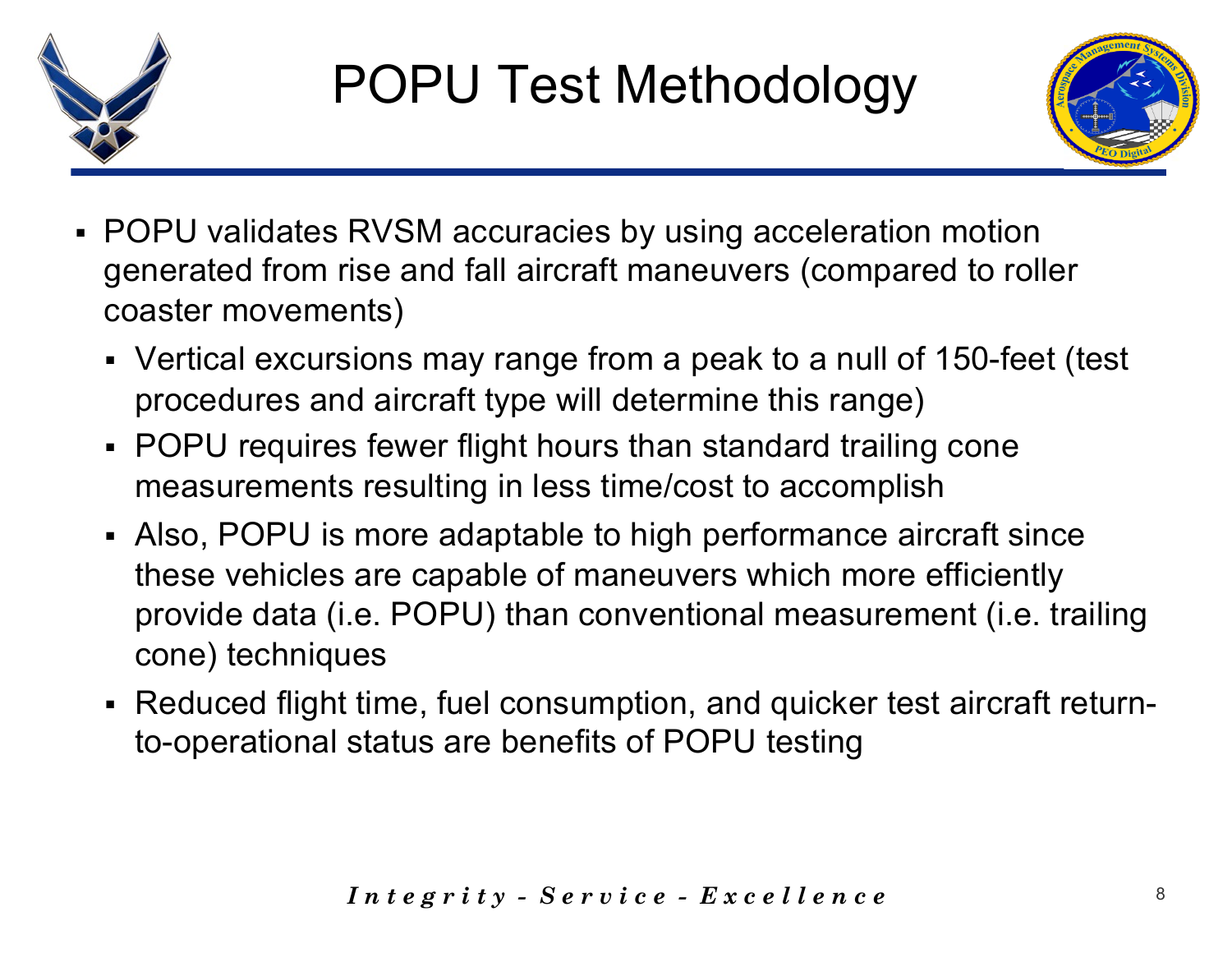



- Relation of Angle-Of-Attack/Mach/ASE
	- ASE is a function of Angle of Attack (AOA) and Mach; the entire flight envelope to be tested is covered by running various flight combinations of AOA and Mach
	- § Pressure Altitude accuracy is the required parameter to determine altitude accuracy (ASE) and is determined from the results of above
- Impact of accel/decel maneuvers
	- § Used in conjunction with above to characterize RVSM flight envelope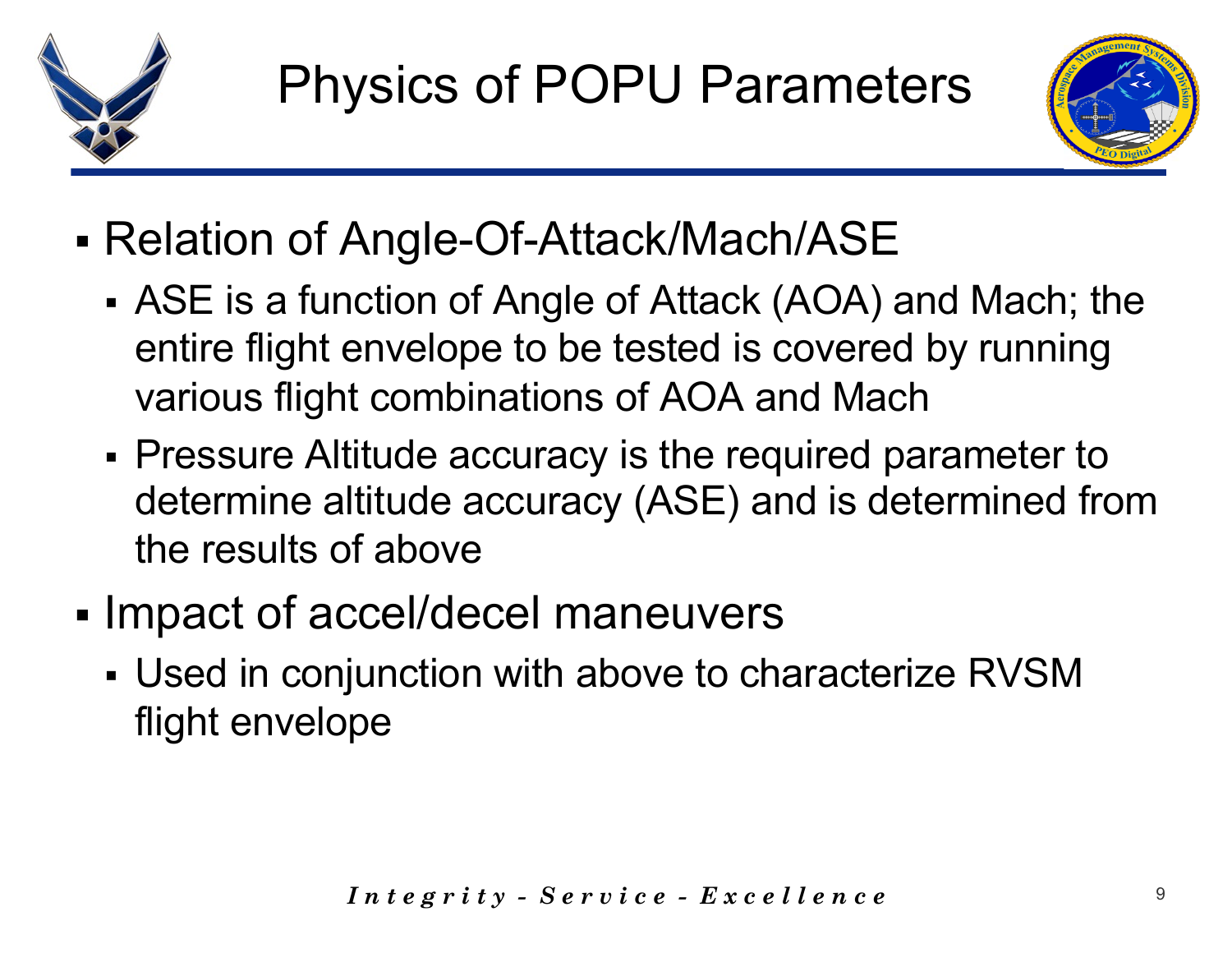

# POPU Execution



- § Tower-Fly-By
	- § POPU requires a baseline for error determination as a starting point
		- § Accomplished by Tower Fly-By (TFB) testing
		- § TFB baseline measurements are used for error determination only
			- § TFB results are not used for RVSM altitude determination
- § Transfer of Error
	- § TFB error results are used only for adjustment of measurements taken at RVSM altitudes from POPU procedures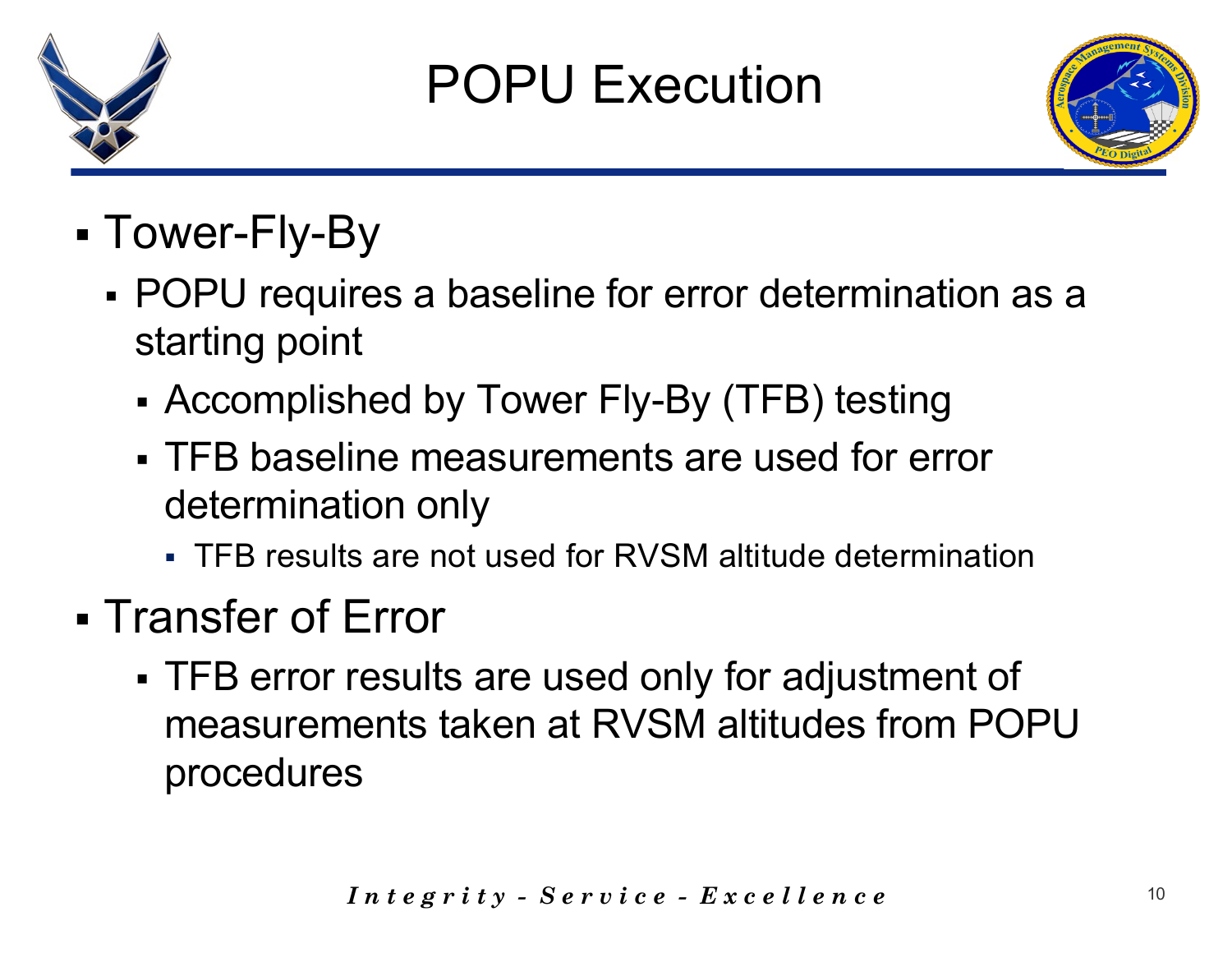

# **Summary**



# § POPU Test Method

- § Process which improves efficiency of measuring RVSM performance
- § Results in Affordability, Efficiency, and Effectiveness (AE&E) improvements
- Shorter test flights resulting in lower test costs
- § Reduced impact to availability of operational assets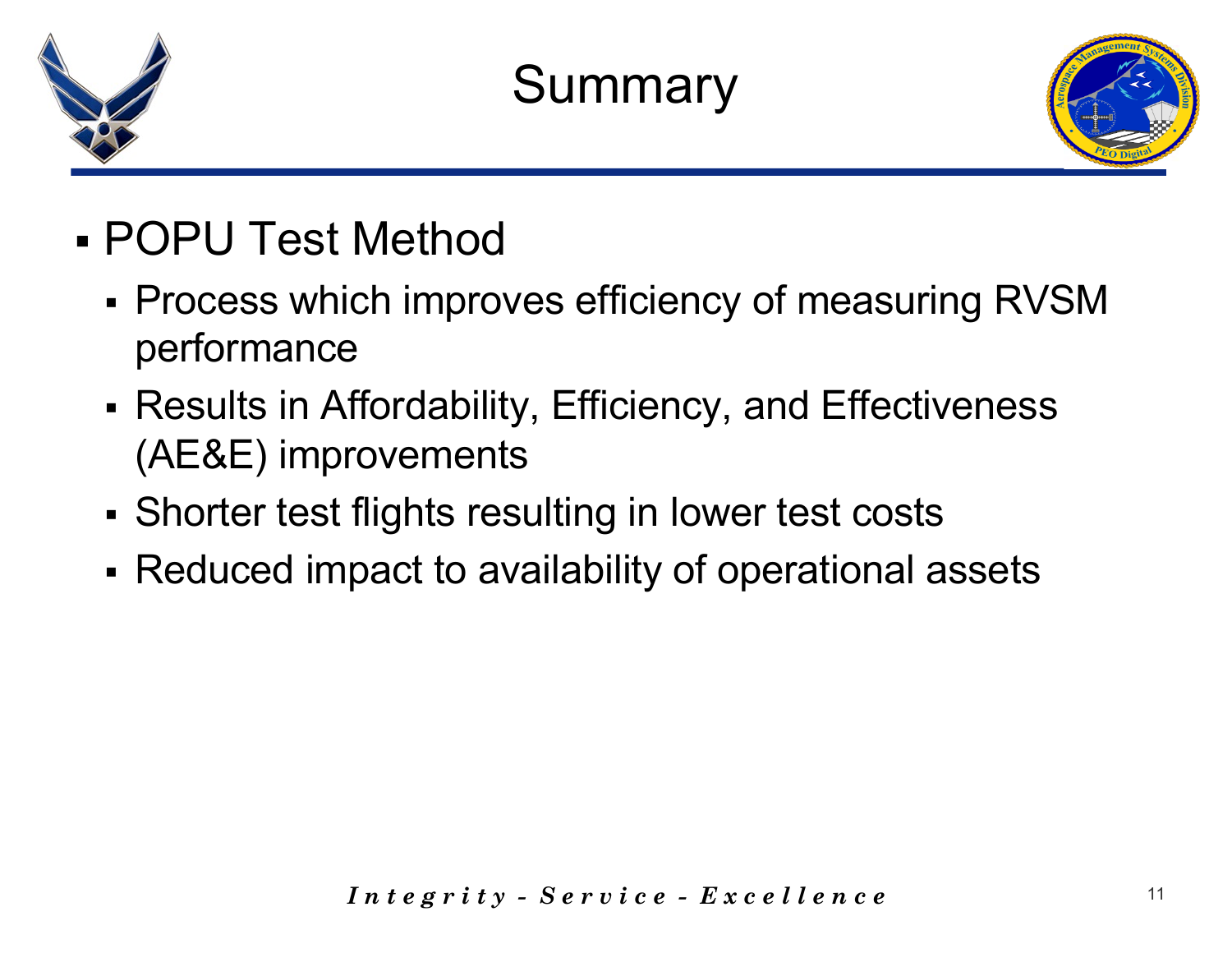

# References



- § "NASA Information Summaries", Pushover-Pullup
- § "The Accelerometer Methods of Obtaining Aircraft Performance from Flight Test Data (Dynamic Performance Testing)", William R. Simpson, Center for Naval Analyses, 18 October 1979; contributor agencies included:
	- § United States Air Force Edwards Air Force Base
	- § U.S. Naval Air Test Center Patuxent River
	- Grumman Aerospace Corporation
- § "Reduced Vertical Separation Minimum (RVSM) Qualification Document US Navy F/A-18E/F CAS Model Group Aircraft Initial Release", Document Number: 2014A0041 16 December 2014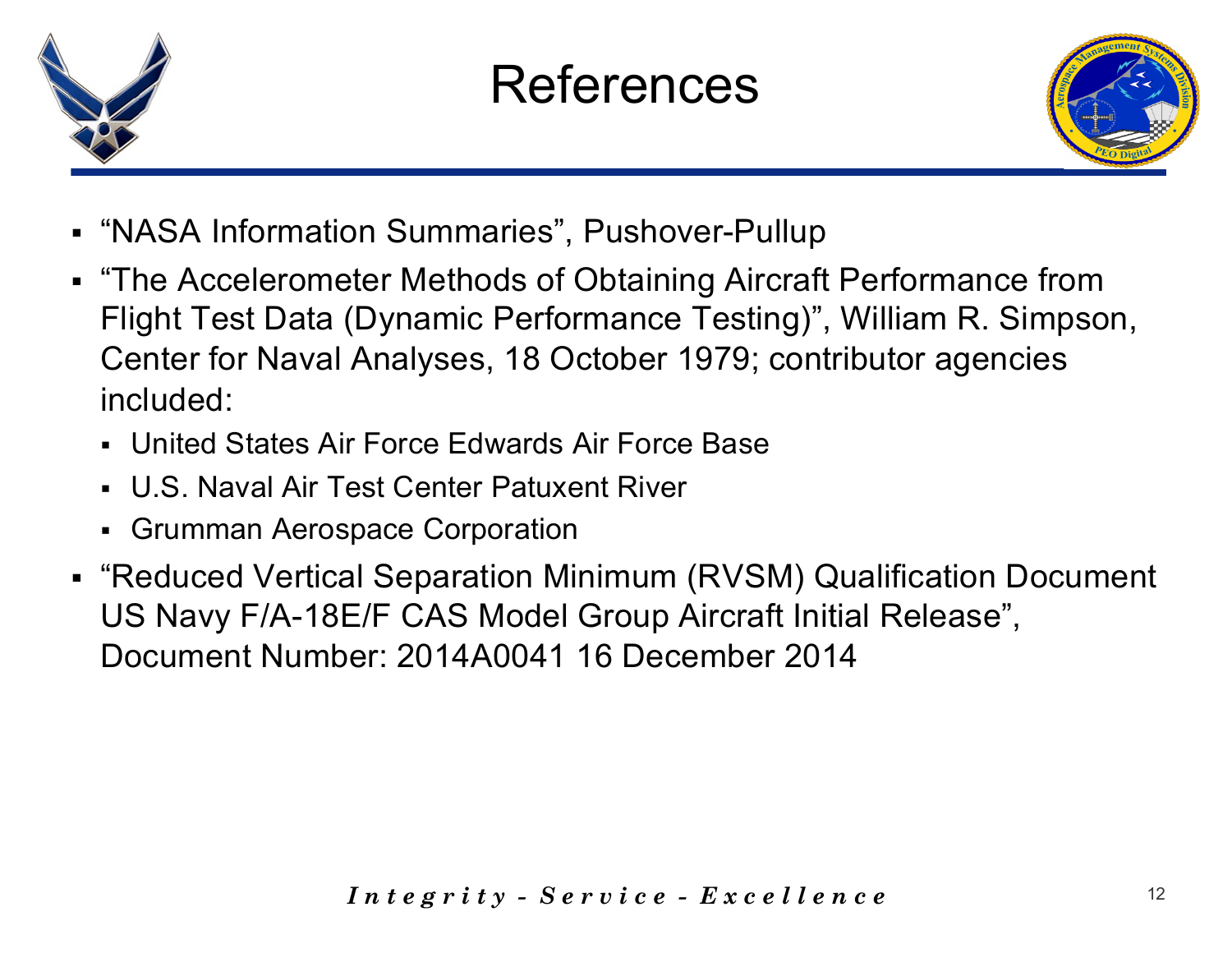



#### **Joseph Hudak AFLCMC/HBAI (MITRE Corp) 781-225-5002 jhudak@mitre.org**